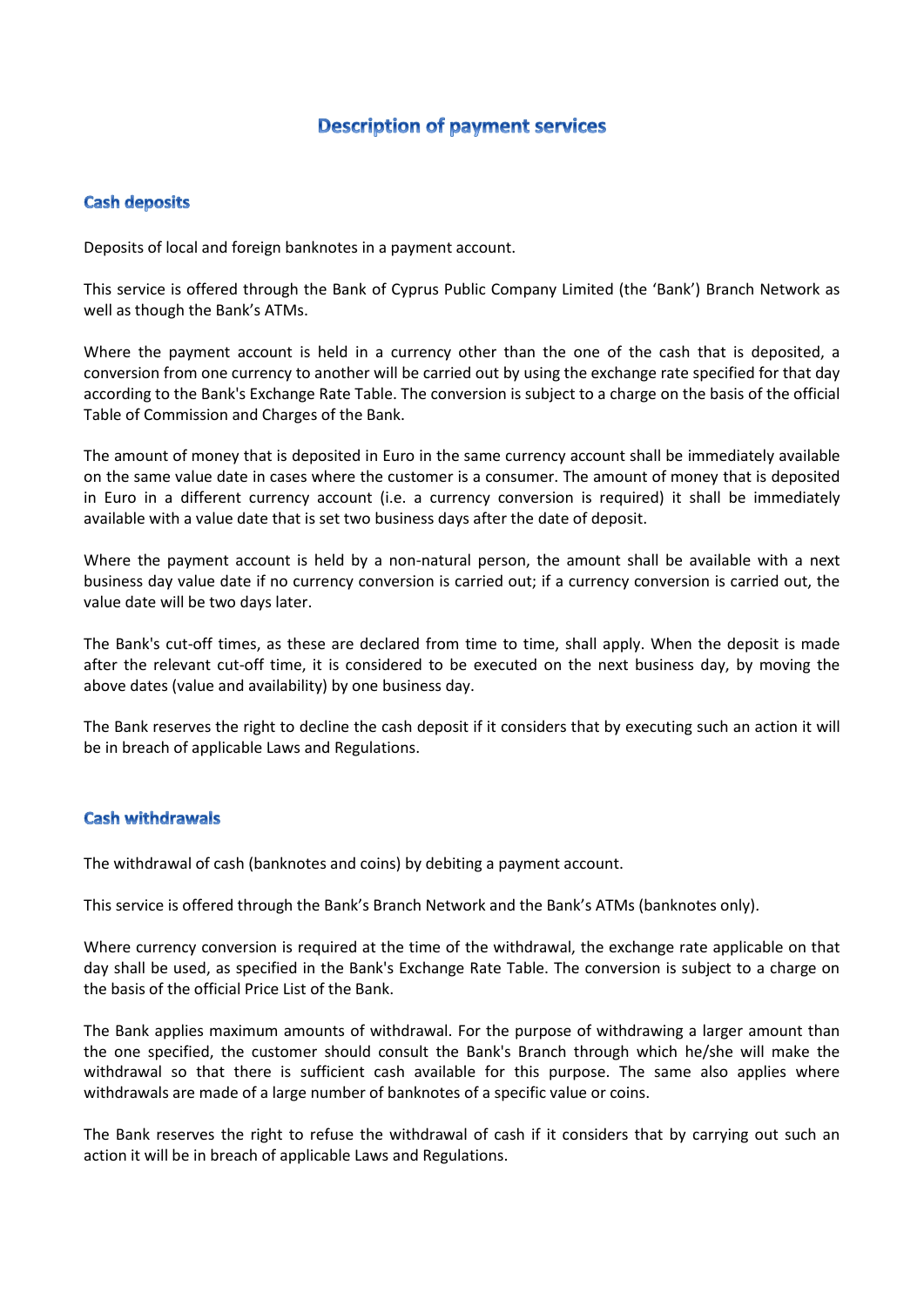## **Foreign currency exchange**

Conversion of one banknote to another, upon delivery of an equivalent amount by the customer.

For the exchange of banknotes, the Exchange Rate Table for the particular day is used and a charge is imposed as described in the official Price List of the Bank.

The Bank reserves the right to decline the exchange of cash if it considers that by carrying out such an action it will be in breach of applicable Laws and Regulations.

## **Direct Debits**

Orders given by the beneficiary for the execution of a payment transaction from the payer's payment account. The payer gives his express consent (written or otherwise) to the beneficiary for the execution of the payment transaction (debiting the payer's account and transfer of the amount to the beneficiary's account).

The payment transaction may be repeated or single.

The agreement between the payer and the beneficiary as well as any amendments or cancellations thereof are held by the beneficiary for record purposes.

Upon receipt of the beneficiary's order, the payer's account is debited either at the end of the business day preceding the declared execution date or in the morning of the execution date. Where the execution date is a non-business day, the payment transaction is executed on the next business day.

The payer has the right to request reimbursement of the amount that arose from the direct debit transaction within certain time limits, as follows:

- Within eight (8) weeks from the date of debiting the account, for transactions for which the payer's consent has been given to the beneficiary. The Bank must repay the full amount of the transaction by crediting the payer's account with value date the date that it was initially charged
	- and
- More than eight (8) weeks and within thirteen (13) months from the date of execution, for transactions for which the payer considers that his consent has not been given. The Bank shall investigate the matter and depending on the outcome, shall inform the payer of the reimbursement of the amount or notify the reasons for the refusal to reimburse the amount, unless by doing this it will be in breach of applicable Laws and Regulations.

The above do not apply

- (a) when the payer has given his consent to the execution of the payment transaction directly to the Bank; and
- (b) as the case may be, the information on the future payment transaction is provided or made available to the payer at least four weeks before the intended execution date, by the payment service provider or by the beneficiary and/or
- (c) where there are specific conditions as referred to in the Supplementary Agreement governing the relationship between the Bank and its clients.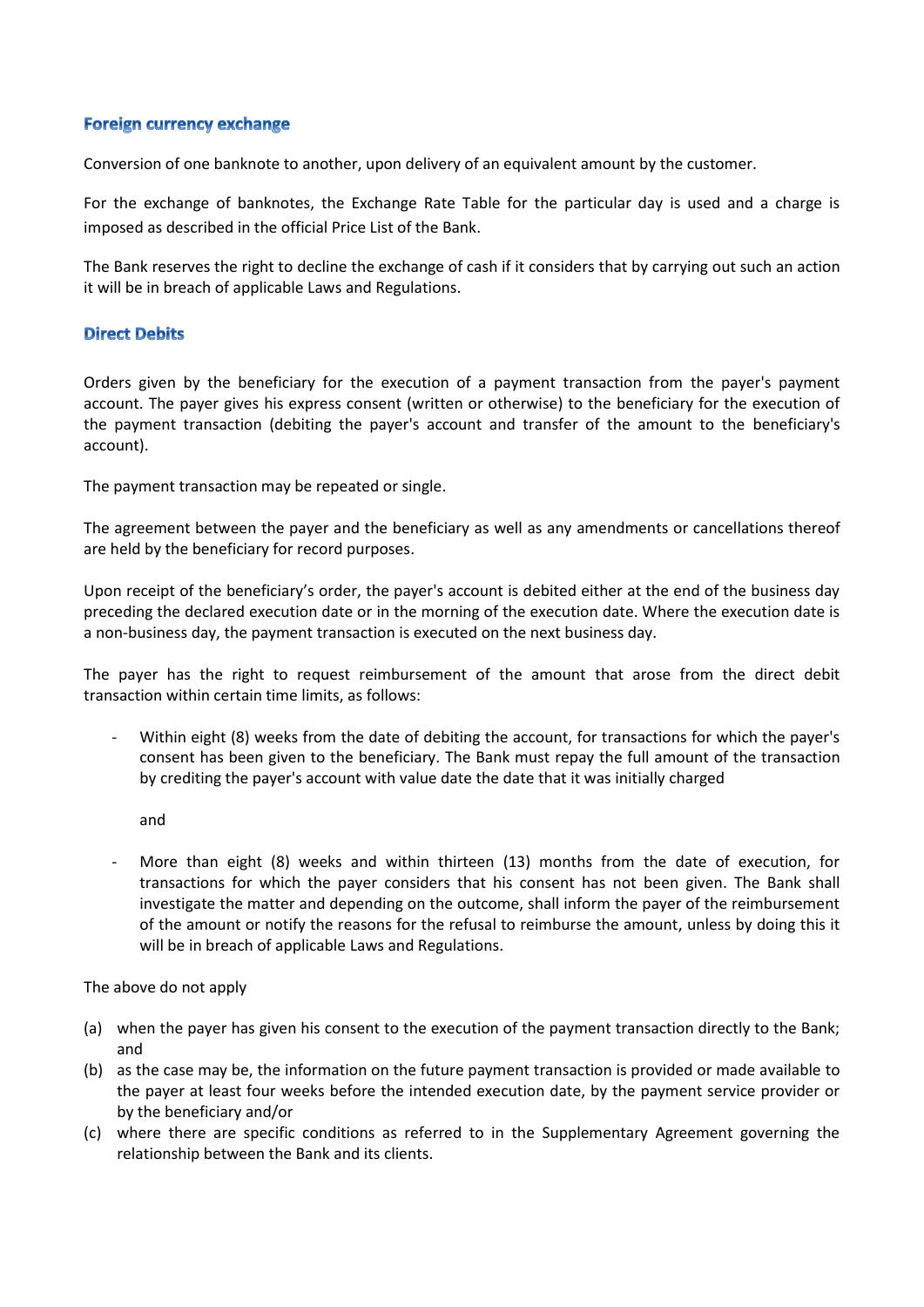**Where a direct order is not executed by the Bank due to insufficient funds, a charge is applied in accordance with the Bank's Table of Commission and Charges.**

## **Standing orders**

Instructions for regular transfers of a specified amount of money at pre-determined regular intervals between payment accounts, of the same or different customer, which are executed either to a payment account within the Bank or in a payment account maintained in another local Bank, following the payer's standing orders.

Only standing orders in Euro are accepted and provided that, for transfers of money within the Bank, both the payer's account and the beneficiary's account are in Euro.

For money transfers outside the Bank, the payer's account must be in Euro.

The frequency, modification or termination of their execution is the customer's responsibility.

## **Transactions by using a card**

A card is an electronic means of payment used for initiating a payment order. It is used at actual as well as virtual points of sale (via the internet). It is also used for withdrawing cash from ATMs.

A card may either be a

• Debit card – it operates based on the availability of the amount in a payment account.

• Credit card - It operates on the basis of the availability of the amount of the credit limit that was granted to the payer.

The use of the card requires the use of personalized identification numbers (PINs). The customer has an obligation to keep them safe so as to reduce the risk of fraud or unauthorized access to a payment account.

The customer may dispute the validity of payment orders executed by card, by filing a claim either through the Bank's Branches or through the 1bank Digital Service Channels.

In most cases, the Bank is required to investigate and resolve the dispute by the end of the next business day following the client's statement of objection, unless explicitly stated otherwise in the Cards Terms and Conditions.

The Bank reserves the right, where it deems necessary, to delay the reimbursement of funds for the purpose of further investigation. In such a case, the Central Bank of Cyprus shall be informed accordingly. The customer shall be notified of the refund or of the reasons for refusing to refund the amount as per the Cards Terms and Conditions.

More information on the terms of use of the cards is set out in the Cards Terms and Conditions and the Prepaid Cards Terms and Conditions which are posted on the Bank's website.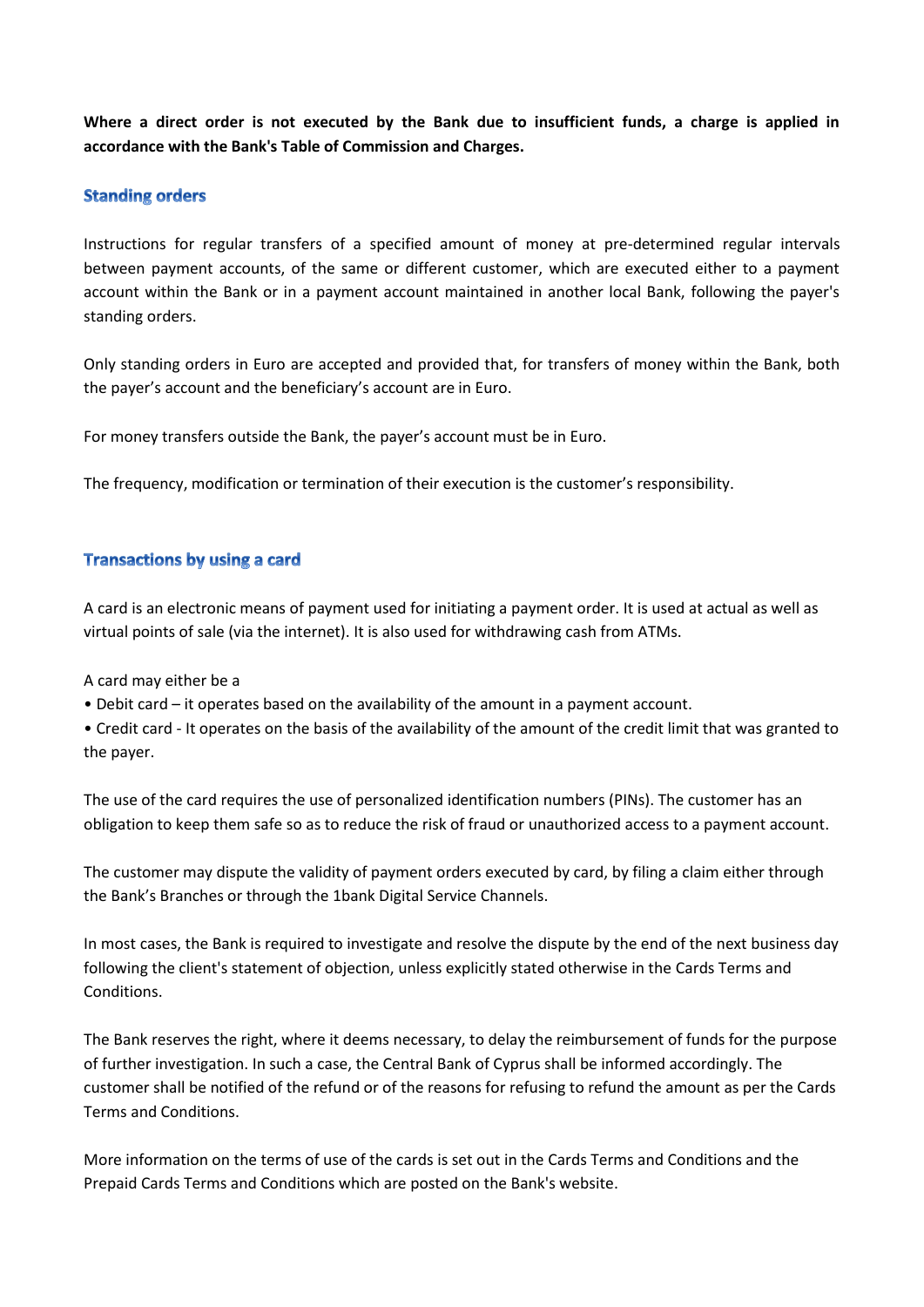#### **Payment initiation services**

Services offered by another Bank or by another Third Party Provider ('TPP') (this may be another Bank or an organization licensed for this purpose) to which the applicant's consent has been granted in order to be able to initiate electronic payments by charging an account held with the Bank and provided that it is accessible via the internet (internet banking).

At this stage, this service is only offered for the personal accounts of subscribers themselves. It is not available to company accounts, joint personal accounts and third party accounts which are managed by a subscriber with the owner's authorization.

The licensing of TPPs is the responsibility of the Central Bank of Cyprus or that of another European Competent Authority. The register of providers which are licensed by the Central Bank of Cyprus is posted on the Central Bank's website. The register of providers which are licensed by other European Authorities can be found on the website of the European Banking Authority (EBA).

The applicant has the ability of entering, through the Digital Service Channels (1bank) the TPPs through which it wishes to allow payments to be initiated from its accounts.

The TPP from whom a request for initiation of payment is received is responsible for the correct execution of the payment.

The TPP is responsible for any delay in sending the payment initiation request. The Bank is responsible for processing the payment or for any payment carried out by mistake. In this case, the Bank undertakes to make corrective entries by the end of the next working day following the date on which the customer submitted the request.

The applicant is liable in cases where he/she loses, omits to keep safe or discloses his/her personalized identification number (PIN) to third parties.

Both the Bank and the TPP must meet the necessary standards for the protection of personal data and the technical standards for verifying the authenticity of the applicant's instructions (e.g. one-time password - OTP).

Instructions received by the Bank through a TPP cannot be withdrawn.

#### **Account information services**

An online service which undertakes, with the consent of the applicant, to collect aggregated information about one or more of his/her accounts held in various banking institutions.

This service may be offered by another Bank or by another Third Party Provider ('TPP') (this may be another Bank or another Organisation licensed for this purpose).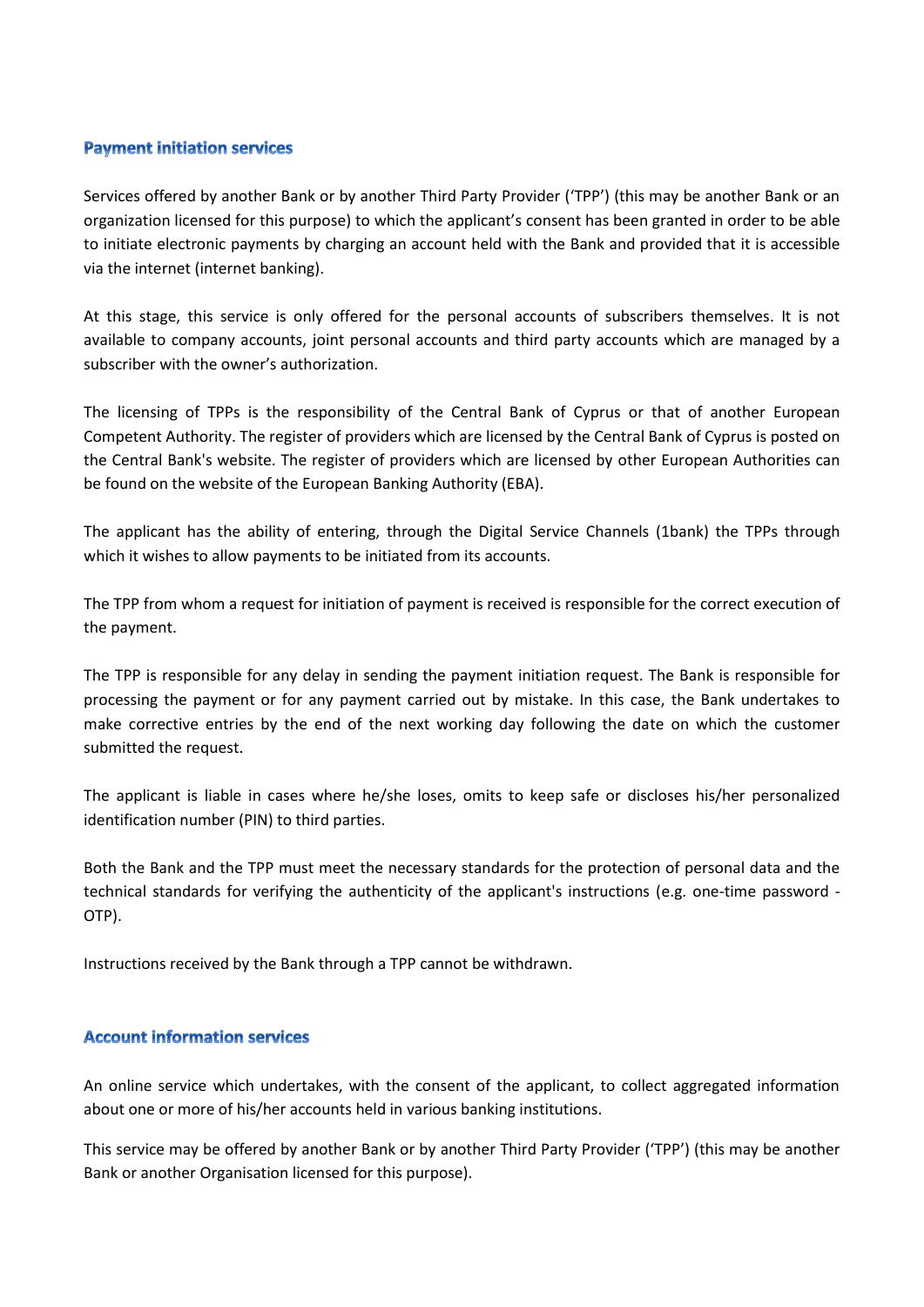The licensing of TPPs is the responsibility of the Central Bank of Cyprus or that of another European Competent Authority. The register of providers which are licensed by the Central Bank of Cyprus is posted on the Central Bank's website. The register of providers which are licensed by other European Authorities can be found on the website of the European Banking Authority (EBA).

The applicant may authorize the TPPs through whom he wishes to collect information on his/her accounts. This service is offered only to the subscribers of Digital Service Channels (1bank) and, at this stage, only for his/her own personal accounts. It is not offered for corporate accounts, joint personal accounts and third party accounts managed by a subscriber under the owner's authorization.

Both the Bank and the TPP must meet the necessary standards for the protection of personal data and the technical standards for verifying the authenticity of the applicant's instructions (e.g. one time password - OTP).

## **Credit transfer**

Transfer of funds with the instructions of the principal for debiting his/her payment account and crediting the beneficiary's account. The principal and the beneficiary may be the same person.

Where the accounts of the principal and the beneficiary are held within the Bank, the payment transaction is carried out immediately and the money is readily available in the beneficiary's account.

If the beneficiary's payment account is held with another banking iInstitution within the European Economic Area, the Bank has the responsibility of making the funds available to the beneficiary's bank not later than the next business day, provided that the order for the execution of the payment transaction:

- Was received within the time limits specified by the Bank.
- Was received by electronic means. If an order is received in paper form (including fax), the money is made available to the beneficiary's bank one business day later.
- Does not require any currency conversion from/to a currency of a non-member state.

If it is considered that an investigation of the credit transfer is necessary and/or if this is required by applicable Laws and Regulations, the Bank may delay the processing of the transaction without informing the payer.

When transferring funds outside the Bank, intermediary banks may be used which, as the case may be, may sever part of the capital before handing it over to the beneficiary or to the beneficiary's bank. For payments within the European Economic Area (EEA) and in the currencies of EEA Member States the amount is transferred in full without being severed by an intermediate bank.

The bank that holds the beneficiary's account is responsible for crediting the beneficiary in a timely manner.

If the beneficiary's payment account is held in another banking institution outside the European Economic Area, the Bank is responsible for making the funds available to the beneficiary's bank not later than four working days after receipt of the order for the execution of the payment.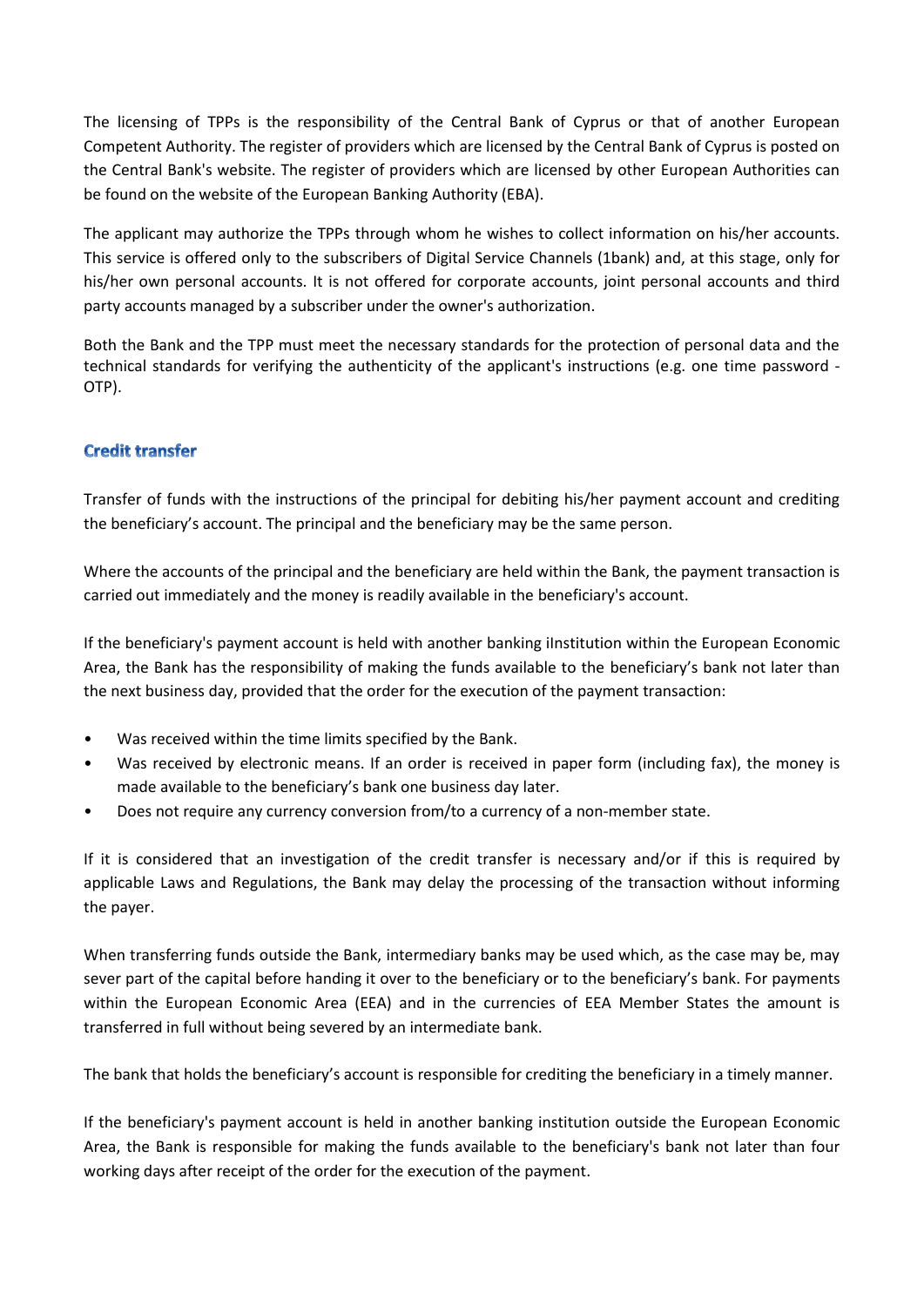The date of receipt of the order is considered to be the date of execution declared by the payer.

For each credit transfer order, charges are applied in accordance with the Bank's Table of Commissions and Charges applicable from time to time.

## **Incoming credit transfers**

The beneficiary's account is credited and the amount is made readily available on the same day that it is received from another bank (whether local or not), unless the amount needs to be converted to/from the currency of a non-Member State of the European Economic Area; in this case, the amount is made available two business days after the account is credited.

Should the Bank, for various reasons, need to investigate the transfer of the credit or is required by the Laws and Regulations, it may delay or refuse to proceed with the transaction without informing the beneficiary or the payer in this respect.

Where currency conversion is required in order to effect the credit transfer (outgoing or incoming), the exchange rate of that day is used, as this is set out in the Bank's Exchange Rate Table. The conversion is subject to a charge based on the official Price List of the Bank.

Furthermore, other charges may apply according to the Bank's Table of Commissions and Charges applicable from time to time.

#### **Refusal to execute a payment transaction**

The Bank may refuse to execute a transfer of funds (e.g. due to unavailability of funds, incomplete data, prohibition from other legislation, etc.), by disclosing its refusal to the applicant in the manner that is most appropriate for the Bank.

In respect of any refusal to execute that is done for objectively justified reasons, the Bank reserves the right to apply charges, as the case may be.

#### **Challenge of a transaction**

The applicant / subscriber has the right to challenge the validity of one or more transactions that appear in his account statement for a variety of reasons, including unauthorized transactions, incorrect charge of amount or double billing.

The transaction dispute process mainly concerns transactions carried out through Digital Service Channels (1bank) and Third Party Providers (TPPs).